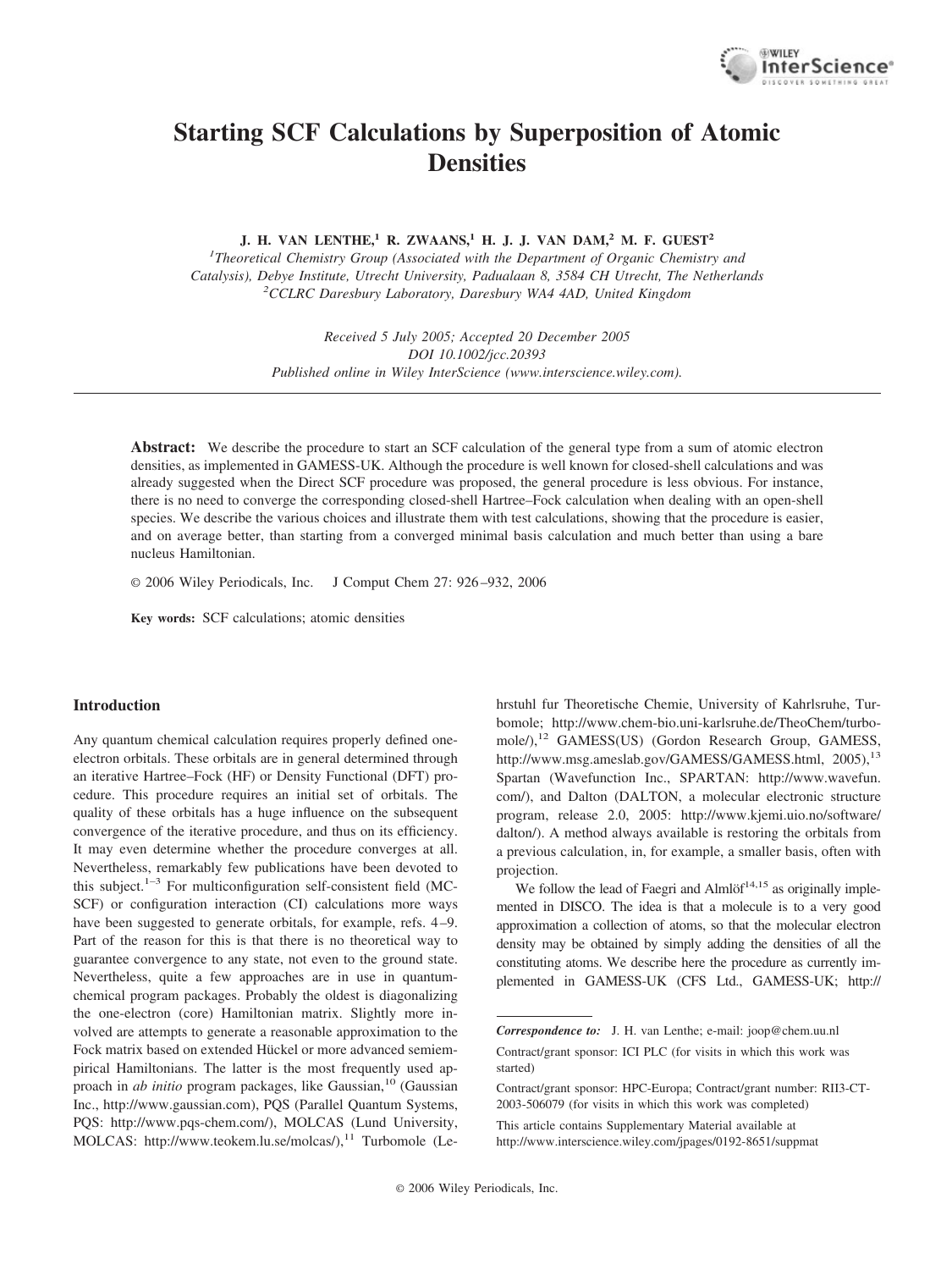www.cfs.dl.ac.uk/, 2005)<sup>16</sup> and in its original form in NWChem (Pacific Northwest National Laboratory, Washington; NWChem: http://www.emsl.pnl.gov/docs/nwchem/).<sup>17</sup> We do generate orbitals, without the requirement to first complete a closed-shell type HF or DFT calculation, so that an open-shell single or multi-configuration calculation may be started straight away.

The above approach can be extended in a number of ways. In particular, the charge on an atom may be specified, keeping the atomic configuration of the neutral atom, for instance for partially ionic substances. The electronic configuration of the atoms may be changed in the sense that the orbital occupations or the spin state of the atom may be specified, for example, providing an atomic SCF on an ion. For special purposes, orbitals instead of densities may be generated in the atomic SCF, which are then used, for example, in a valence bond  $(VB)$  calculation<sup>18</sup> to generate the atomic structures. Also, one can completely specify the initial wave function in unrestricted HF (UHF) calculations by assigning specific spin-orbital occupations. An approach akin to the present scheme is the fragment (orbital) approach, already employed in the predecessor of ADF [Science Computing & Modelling, Amsterdam Density Functional (ADF): http://www.scm- .com/],19 the (Amsterdam) Hartree–Fock Slater program, and more recently, in NWChem (Pacific Northwest National Laboratory, Washington, NWChem, http://www.cmsl.pnl.gov/docs/nwchem/).<sup>17</sup> Atomic densities from approximate atomic orbitals are employed in MOLPRO (Werner and Knowles, MOLPRO quantum chemistry package: http://www.molpro.net/)<sup>20</sup> and Jaguar (Schrodinger Inc. Jaguar: http://www.schrodinger.com/), while Qchem (Q-chem Inc., Qchem: http://www.q-chem.com/ $)^{21}$  uses predetermined atomic orbitals for selected basis sets. The Gaussian03 (Gaussian Inc., GAUSSIAN, http://www.gaussian.com) program uses the Harris functional<sup>22</sup> unless atoms heavier than Xe are present, which is essentially the same approach.

## **Procedure**

For each unique atom a restricted open-shell HF calculation is performed. For this purpose the atomic SCF program, originally by Roos et al. (Roos, B.; Salez, C.; Veillard, A.; Clementi, E. ATOMSCF, IBM Research Laboratory, San Jose, CA,1968; Revised by K. Faegri et al. for use in Disco; Revised by J. H. van Lenthe, R. Zwaans, and H. J. J. van Dam for use in GAMESS-UK and NWChem) has been included in GAMESS-UK. The basis set as used in GAMESS-UK is translated to the atomic framework, as there is only one spherical harmonic orbital in each contracted shell. If two atoms are described by different basis sets, they are deemed to be different for the atomic program. When using pseudopotentials or ZORA relativistic correc $t$ tions<sup>23</sup> the one-center integrals of these atoms are explicitly calculated for the entire molecule and subsequently added into the atomic SCF. The same could be done for DFT, but we have observed no favorable effect, so the default is not to include an exchange correlation potential for the atom. The ZORA operator depends explicitly on the density in ways not foreseen or even known at the time the atomic SCF program was conceived. Rather than writing special atomic routines for these cases, we let the molecular code produce these corrections and iterate over the atomic startup procedure until converged. In general, only a few inexpensive iterations are required because of the atomic block-diagonal and restricted form of the density matrix.

The calculation of the one-center integrals requires only minor modifications to the corresponding integral drivers and adds little to the computational cost of a calculation. From the molecular integrals, those involving the pure harmonic functions are selected, that is, the  $d_{xy}$ , and the  $f_{xyz}$ . We only calculate ground-state atoms, so the restriction of the atomic SCF program to *f*-functions is not a constraint. As an atomic SCF is an exceptionally cheap process, no discernible time is spend calculating the atomic wave functions. The atomic SCF converges routinely regardless of basis set, as the orbital occupations for each symmetry are precisely defined.

In the original version of the code, the open-shell exchange part of the Fock operator is totally ignored.<sup>24</sup> This amounts to describing an averaged ensemble of spin functions, with the same orbital configuration. This is very reasonable, as atoms in molecules are often combinations of these spin functions, as is obvious from VB calculations.25 As we have added the spin coupling coefficients for all atoms, real ground-state atoms may also be calculated.

When completed, the density matrix from the atomic SCF is translated to the molecular framework and added into the molecular density matrix for each atom of the treated kind. This results in a block-diagonal nonidempotent density matrix. If one diagonalizes this matrix all the atomic orbitals would be regenerated, with their atomic occupations. Instead, the density matrix is used directly as input to a "closed-shell" Fock matrix builder, including the DFT exchange correlation potential where applicable. The resulting Fock matrix, which may be thought of as the *ab initio* equivalent of the well-known extended Huckel startup matrix or Alpha's matrix in  $ATMOL<sup>26</sup>$  is then diagonalized, producing the start-orbitals, which may then be employed in the usual fashion. The advantage of this procedure over first converging a closedshell calculation is that no artificially charged species, which would result in too diffuse or too compact a wave function, are involved. Although the orbitals are, as will be shown, excellent approximations to the final result, the energy is not, as it is not variational given that the density matrix is not idempotent.

As an aside, the availability of this atomic startup also provides an excellent start for VB calculations, by using the orbitals instead of the density. The resulting orbitals will be those for a spherically symmetric atom, and are thus suited for a classical VB calculation, where the orbitals are fixed in their atomic states. In this case, one might actually prefer to use real ground-state atoms: for modern VB techniques that do include orbital optimisation for the VB wave function, the average spin orbitals are perfectly adequate.

The procedure may be summarized as follows: For each unique atom:



**Scheme 1.**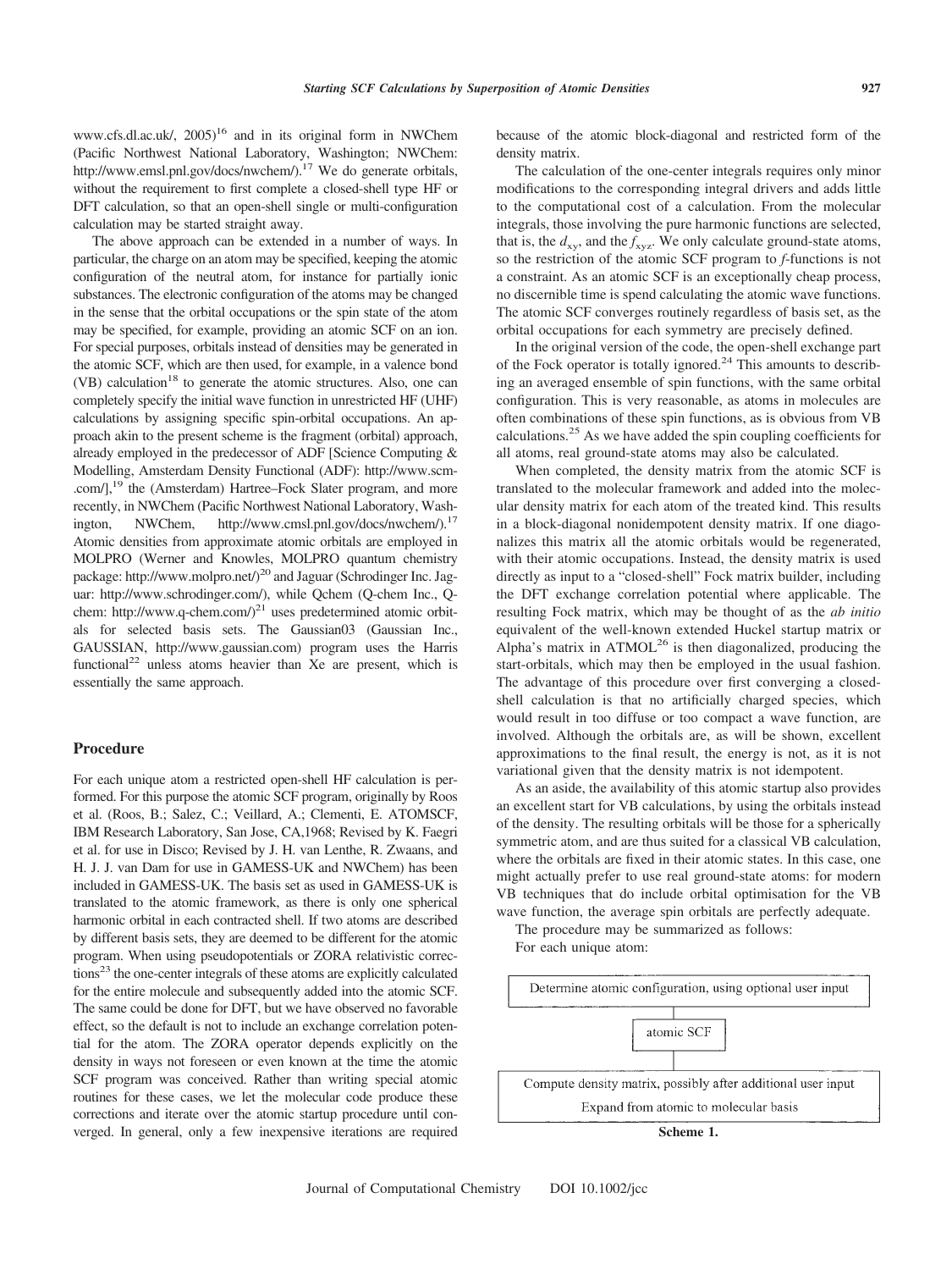For the molecule:



If an operator is used that depends on the density, the atomic part has to be repeated until self-consistency. In the current implementation, the molecular density matrix is also built to allow easy use of the molecular routines. The atomic operator is then extracted from the molecular matrix.

# **Calculations**

Two test sets of molecules were used: for the performance analysis, the G2 test set $27$  and a set of transition metal complexes comprising Ni $(PH_3)_2$ , Zn $(CH_3)_2$ , VF<sub>5</sub>, CrF<sub>6</sub>, TiF<sub>4</sub>, ScF<sub>3</sub>, VOF<sub>3</sub>,  $CrO_2F_2$ , Fe(CO)<sub>5</sub>, CrO<sub>4</sub><sup>-2</sup>, Ni(C<sub>3</sub>H<sub>5</sub>)<sub>2</sub>, Co(C<sub>3</sub>H<sub>5</sub>)(CO)<sub>3</sub>,  $\text{Mn}(C_5H_5)(CO)_3, \quad \text{Mn}(CO)_4NO, \quad Co(NH_3)_6, \quad Fe(C_4H_4)(CO)_3, \text{Fe(C}_4H_6)(CO)_3, \quad \text{Ni}(C_5H_5)NO, \quad Cr(C_6H_6)(CO)_3, \quad Cr(C)_6,$  $Fe(C_4H_6)(CO)_3$ , Ni $(C_5H_5)NO$  $Fe(C_2H_4)(CO)_4$ , Mn(CO)<sub>5</sub>CN, Mn(NO)<sub>3</sub>CO. In the first test a 6-31G\* basis set was used in all calculations except for  $Cro_4^{-2}$ , where the basis set on oxygen was replaced by  $6-31++G^{**}$ . Alternatively an Ahlrichs TZVP basis<sup>28,29</sup> was used as obtained from the EMSL basis set library. (Basis sets were obtained from the Extensible Computational Chemistry Environment Basis Set Database, V., as developed and distributed by the Molecular Science Computing Facility, Environmental and Molecular Sciences Laboratory which is part of the Pacific Northwest Laboratory, P.O. Box 999, Richland, Washington 99352, and funded by the U.S. Department of Energy. The Pacific Northwest Laboratory is a multiprogram laboratory operated by Battelle Memorial Institute for the U.S. Department of Energy under contract DE-AC06- 76RLO 1830. Contact Karen Schuchardt for further information.) All DFT calculations were performed using the  $B3LYP^{30-32}$  functional. The open-shell HF calculations were done with the restricted open-shell module (ROHF), while the DFT calculations employed UHF. Atomic calculations were not included in the sets.

Three different approaches were tested. The first method, HCORE, corresponds to obtaining the starting orbitals by diagonalizing the one-electron Hamiltonian matrix. The second, hereafter referred to as MINGUESS, obtains the orbitals by first performing a minimal basis SCF calculation, using the standard minimal basis start, and projecting the resulting orbitals onto the actual basis. The final method, hereafter called ATOMS, involves summing the atomic densities as outlined above. As an extension of this approach we tried using ground-state atoms rather than the default treatment of averaging the ensemble of spin functions for the orbital configuration in question.

The standard SCF iteration procedure of GAMESS-UK $16$  was used until the tester was below  $10^{-5}$ . Control of the SCF process is achieved through a combination of level shifting<sup>33</sup> and DIIS.<sup>34,35</sup>

With the exception of transition metal species a level shifter<sup>33</sup> of 1.0 was used for the first five SCF iterations, which was reduced to 0.3 in subsequent iterations for Hartree–Fock; in the case of DFT the shifter remained 1.0. For the metal complexes a level shifter of 3.0 was used throughout. In addition, a damping of 1.0 was used for the first two SCF iterations, whereby the Fock matrix was averaged with that from the previous iteration. When a set of orbitals is degenerate, an average occupation is used to build the density matrix.

The DIIS procedure is initiated when the absolute value of the largest occupied—virtual element of the Fock matrix, the "tester"—falls below 0.1. At this point the DIIS data gathering is started, and DIIS is engaged three iterations later, at which point level shifting is terminated. If the energy rises during the iterations, DIIS itself is terminated and level shifting reengaged. DIIS is then engaged again when the above criterion is met. The maximum number of iterations is 50. The calculations were performed within the CHEMSHELL<sup>36</sup> environment.

## **Results and Discussion**

The results of the calculations are listed in Tables 1–3. Firstiteration and final-iteration energies and number of iterations are supplied as supplementary material S1. Detailed results and a complete description of the transition metal set and its convergence behavior are supplied as supplementary material S2.

In the tables we provide an analysis of the efficacy of each of the three starting mechanisms in both HF and DFT calculations. The tables include the maximum deviation of the starting energy with respect to the final energy  $(E_1 - E_{\text{converged}})$ , as well as the average deviation over the test set. Characteristics of the SCF iteration process are included under the headings "Best," "Worst," "Average," and "Failures": the first three headings report the number of iterations required compared to that from the ATOMS approach as a percentage. The "Best" and "Worst" column depict the performance of the best and worst performing single case; thus, there is at least one job in the MINGUESS set that takes 50% fewer iterations than ATOMS. The "Average" column gives the average iteration count across all the associated cases with only converged calculations included. The "Failures" column gives the number of jobs that failed to converge at all; note that the two ATOMS cases that did not converge could easily be forced to convergence by applying a level shifter of 1.0. This was not the case for MINGUESS.

ATOMS is seen to outperform HCORE both in terms of the accuracy of the initial energy as well as in the number of cycles required to converge to the final solution. It is comparable but slightly preferable to MINGUESS in number of cycles and initial energy, as discused below. Although the inferior performance of HCORE comes as no surprise, the fact that the initial energy from ATOMS can be even better than when starting on a projected minimal basis result is surprising.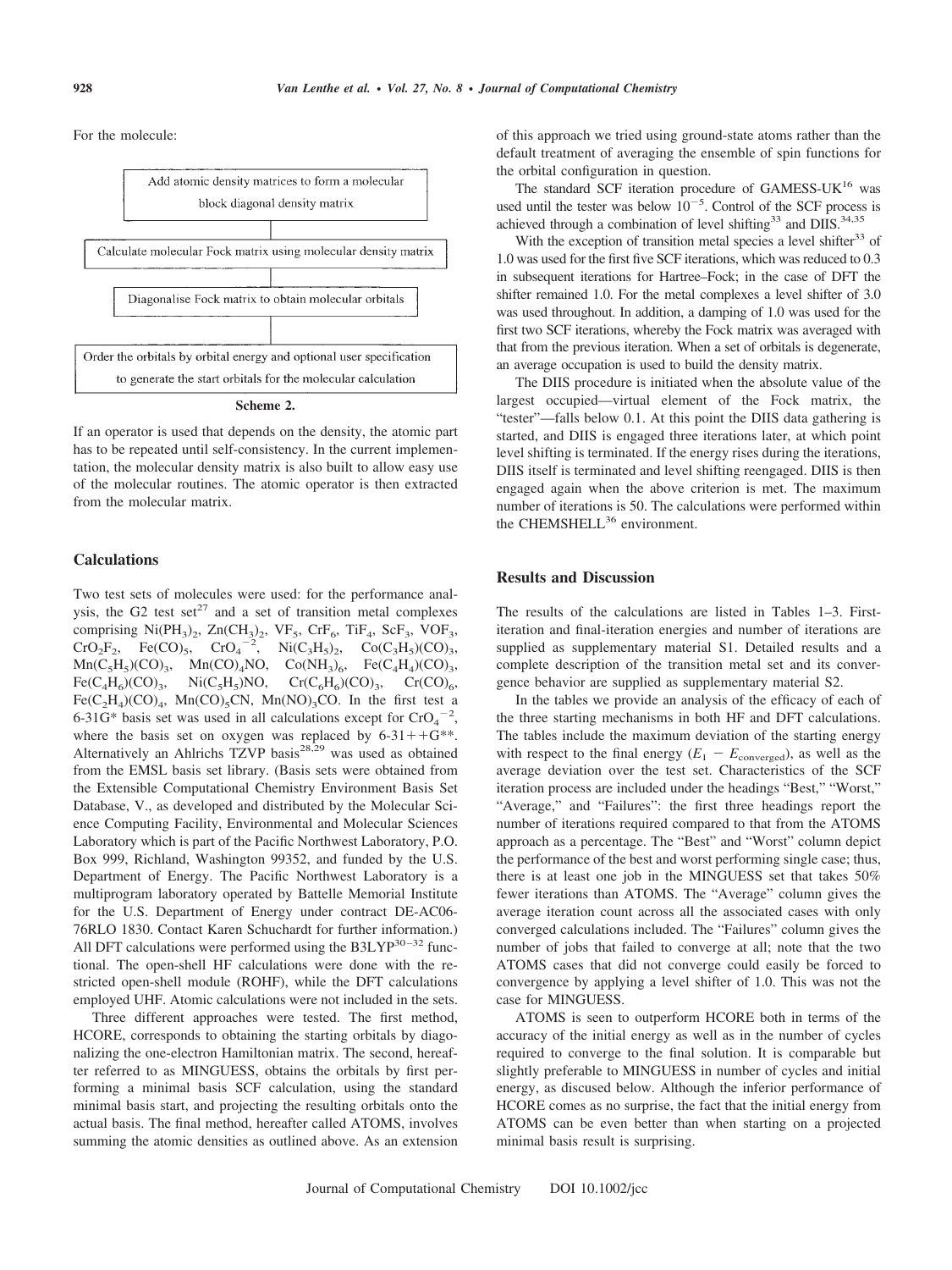|     |                 | Total energies $E_1 - E_{\text{converged}}$<br>(a.u.) |         | SCF iteration characteristics |             |            |           |
|-----|-----------------|-------------------------------------------------------|---------|-------------------------------|-------------|------------|-----------|
|     |                 | Maximum                                               | Average | %Best                         | $%$ Average | $\%$ Worst | #Failures |
| HF  | <b>HCORE</b>    | 60.5638                                               | 14.4313 | $-14$                         | 36          | 227        | 12        |
|     | <b>MINGUESS</b> | 1.0523                                                | 0.2553  | $-50$                         |             | 64         |           |
|     | <b>ATOMS</b>    | 0.2254                                                | 0.0564  |                               |             |            |           |
| DFT | <b>HCORE</b>    | 60.5857                                               | 12.9535 | $-21$                         | 31          | 125        | 24        |
|     | <b>MINGUESS</b> | 0.9311                                                | 0.2197  | $-36$                         | $\Omega$    | 289        | 4         |
|     | <b>ATOMS</b>    | 0.2162                                                | 0.0598  |                               |             |            |           |

#### **Table 1.** The G2 Set of 200 Molecules.

The total Deviations in  $E_1 - E_{\text{converged}}$  (see text) and the relative changes in the number of SCF cycles needed to achieve convergence, compared to the ATOMS method. (ATOMS and MINGUESS failed to converge in the Hartree–Fock calculations on SO and NO<sup>-</sup>. MINGUESS also failed for PO<sup>-</sup>. Note that though HCORE seems to converge for SO, it is not converging to the groundstate (see supplementary material). For  $NO^-$  and  $PO^-$  the preceding minimal basis calculation already failed to converge for MINGUESS. The DFT MINGUESS failed to converge in 50 iterations for  $P_2^+$ ,  $S_2^+$ ,  $PH_2^-$ , and  $S_2^-$ ).

It should be realized that the first iteration result printed for ATOMS is the first variational result. The orbitals employed to generate the Fock matrix result from a molecular Fock matrix, which was generated from the sum of the atomic density matrices. Although the generation of this Fock matrix is much cheaper then in a normal iteration, the result might be deemed to be beyond a real first iteration result compared to, for example, HCORE. The results do suggest, however, that a correct description of the atoms is more important to the energy than starting with a molecular wave function.

Using ground-state atoms leads to slightly worse convergence behavior, confirming the ideas behind the original atomic start $up.^{24}$ 

To illustrate the very poor performance of the HCORE approach, note that in the G2 test set the deviation in the energy of the initial iteration is 13–14 Hartree on average. This is reflected in the large number of calculations that failed to converge using HCORE as a start and in the fact that successful calculations took on average 36% more cycles to converge in HF calculations and 31% more cycles in DFT calculations.

The MINGUESS approach performs far better, giving maximum and average deviations in the energy of the first iteration of about 1.0 Hartree and 0.2 Hartree, respectively, at both the HF and the DFT levels of theory. The number of cycles required for convergence is, on average, the same for MINGUESS and AT-OMS; ATOMS has a slight edge, which is due to possible convergence problems in the preceding minimal basis calculation. These cases may be identified by a missing first iteration energy in the more detailed tables (supplementary material). There are some significant differences either way. As an extreme case a reduction of 50% was obtained for the CCH radical at the HF level, using MINGUESS. On the other hand, ATOMS was a factor of 1.6 faster for the NO radical. Although the ATOMS guess assumes neutral atoms ionic systems do not as a rule converge in fewer cycles using MINGUESS. On average, Hartree–Fock G2 calculations based on the MINGUESS approach took 5% more cycles to converge. For DFT there is on average no difference.

The transition metal test set shows more pronounced differences. HCORE fails in the majority of the cases, whereas the MINGUESS requires on average 7% more iterations for the

| Table 2. The Test Set of 23 Transition Metal Complexes, Using the 6-31G* Basis. |  |
|---------------------------------------------------------------------------------|--|
|---------------------------------------------------------------------------------|--|

|           |                 | Total energies $E_1 - E_{\text{converged}}$<br>(a.u.) |          | SCF iteration characteristics |                          |                          |           |
|-----------|-----------------|-------------------------------------------------------|----------|-------------------------------|--------------------------|--------------------------|-----------|
|           |                 | Maximum                                               | Average  | %Best                         | $%$ Average              | %Worst                   | #Failures |
| <b>HF</b> | <b>HCORE</b>    | 220.9982                                              | 135.6581 | 36                            | 88                       | 171                      | 14        |
|           | <b>MINGUESS</b> | 2.1905                                                | 1.3630   | $-20$                         | 6                        | 55                       |           |
|           | <b>ATOMS</b>    | 1.7020                                                | 0.5419   | -                             | $\overline{\phantom{a}}$ | $\overline{\phantom{a}}$ |           |
| DFT       | <b>HCORE</b>    | 144.2427                                              | 94.5866  | 28                            | 96                       | 155                      | 19        |
|           | <b>MINGUESS</b> | 2.0714                                                | 1.1259   | $-25$                         | 8                        | 42                       |           |
|           | <b>ATOMS</b>    | 1.9476                                                | 0.4237   |                               |                          | $\overline{\phantom{a}}$ |           |

Deviations in  $E_1 - E_{\text{converged}}$  (see text) and the relative changes in the number of SCF cycles needed to achieve convergence, compared to the ATOMS method. [For  $Mn(CO)_{5}CN$  and  $Mn(NO)_{3}CO$ , the minimal basis Hartree–Fock calculation did not converge. For DFT, this was the case for  $Ni(PH<sub>3</sub>)<sub>2</sub>$ .]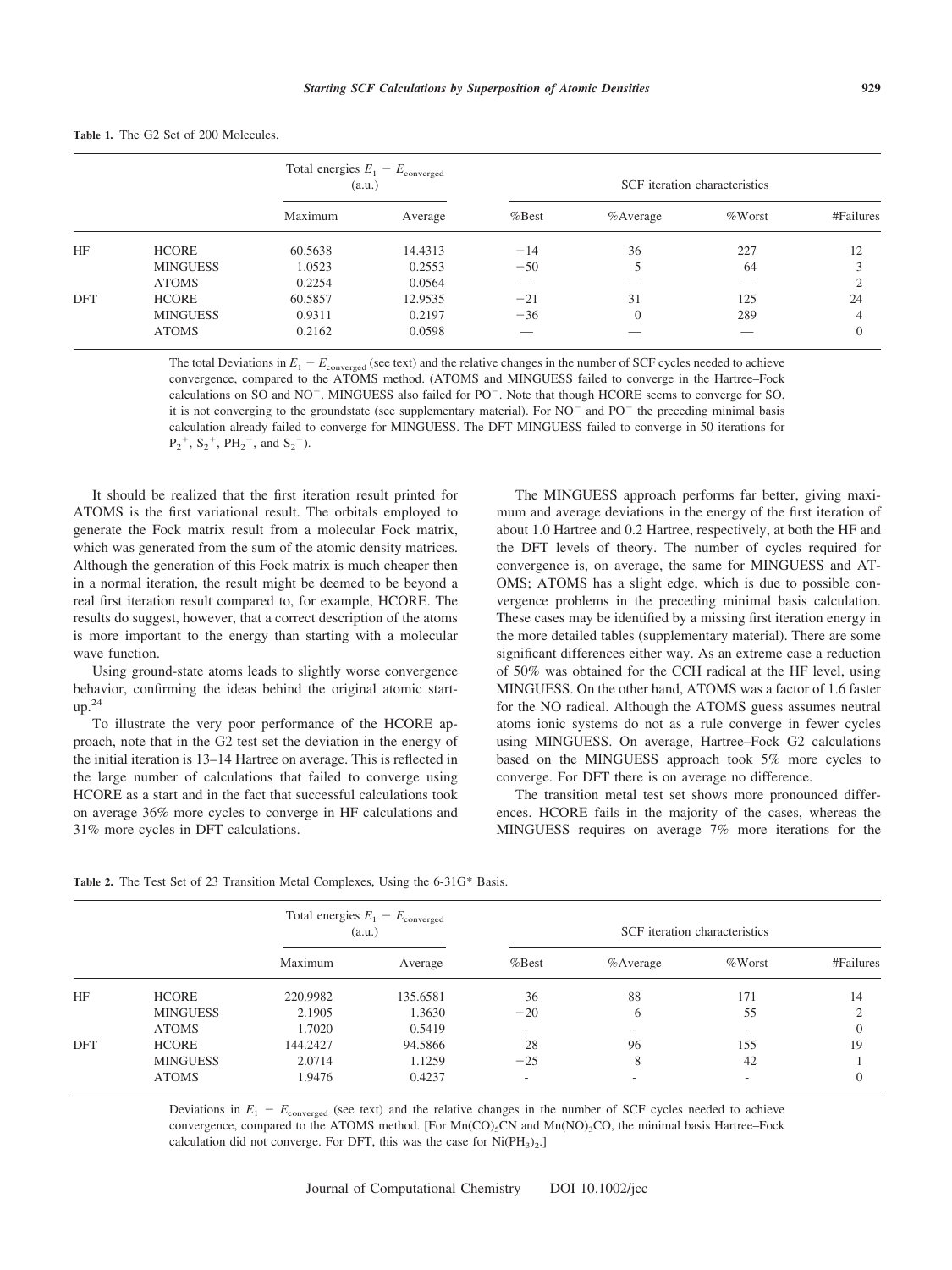|            |                 | Total energies $E_1 - E_{\text{converged}}$<br>(a.u.) |          | SCF iteration characteristics |             |           |           |
|------------|-----------------|-------------------------------------------------------|----------|-------------------------------|-------------|-----------|-----------|
|            |                 | Maximum                                               | Average  | %Best                         | $%$ Average | $%W$ orst | #Failures |
| HF         | <b>HCORE</b>    | 160.3708                                              | 118.5172 | 70                            | 90          | 108       | 19        |
|            | <b>MINGUESS</b> | 2.2121                                                | 1.5604   | $-14$                         | 16          | 73        | 3         |
|            | <b>ATOMS</b>    | 1.7503                                                | 0.5522   |                               |             |           | $\Omega$  |
| <b>DFT</b> | <b>HCORE</b>    | 159.6313                                              | 159.6313 | 191                           | 191         | 191       | 22        |
|            | <b>MINGUESS</b> | 2.0343                                                | 1.5661   | $-12$                         | 17          | 75        |           |
|            | <b>ATOMS</b>    | 1.9311                                                | 0.4550   |                               |             |           | $\Omega$  |

**Table 3.** The Test Set of 23 Transition Metal Complexes, Using the Ahlrichs TZVP Basis.

Deviations in  $E_1 - E_{\text{converged}}$  (see text) and the relative changes in the number of SCF cycles needed to achieve convergence, compared to the ATOMS method. [For Mn(CO)<sub>5</sub>CN and Mn(NO)<sub>3</sub>CO, the minimal basis Hartree–Fock calculation did not converge. For  $\text{CrF}_6$ , the MINGUESS calculation that followed it failed. For DFT, the minimal basis calculation failed for  $Ni(PH<sub>3</sub>)<sub>2</sub>$ .]

6-31G\* basis and 16% for the larger Ahlrichs set. Of course, HCORE would converge much more often if special larger level shifters are employed. For the larger basis, the fact that the AT-OMS approach immediately utilizes the bigger basis set where MINGUESS starts from the same wave function as for 6-31G\* basis gives ATOMS the edge. In general, the failures of MINGUESS were caused by a failing minimal basis calculation, except for  $\text{CrF}_6$ . The superior performance of ATOMS may thus be attributed to the fact that the bigger basis is directly used to generate the start avoiding a potentially nonoptimal minimal basis intermediate.

The results up till now required no user intervention. However, if one does know the physical characteristics of the system the atomic startup may easily be adapted to take advantage of these. For instance, if the charges on the atoms are known, they may be used to generate the corresponding charged atomic densities. This is effected by changing the occupation of the outer shells after convergence of the atomic SCF. A calculation on  $\text{CrF}_6$ , for instance, is accelerated by 27% through specifying that the Chromium atom to should carry a charge of 0.852 and adjusting the Fluorine atoms accordingly. Alternatively, instead of just adjusting the charge of an atom, its atomic configuration may be specified, with the advantage that the corresponding atomic orbitals are generated (although it does not allow for noninteger charges).

Finally, the atomic startup may be used to generate initial density matrices for user-defined spin states. The standard start for an UHF calculation is to use the orbitals obtained from the "closed-shell"-like Fock matrix as described above. One may instead start the UHF on separate alpha and beta density matrices, which may be generated by specifying the spin distributions on the different atoms. An interesting case in point is the ionic material  $FeSbO<sub>4</sub>$ . This material is a selective oxidation catalyst, containing



(a) Ground State

(b) Excited State

**Figure 1.** The spin states of the ground state of the FeSbO<sub>4</sub> surface for two different spin states with the oxygen and the oxygen and the antimony ions shown as small red and yellow dots. The positive and negative spin densities on the iron ions are shown in red and blue distributions.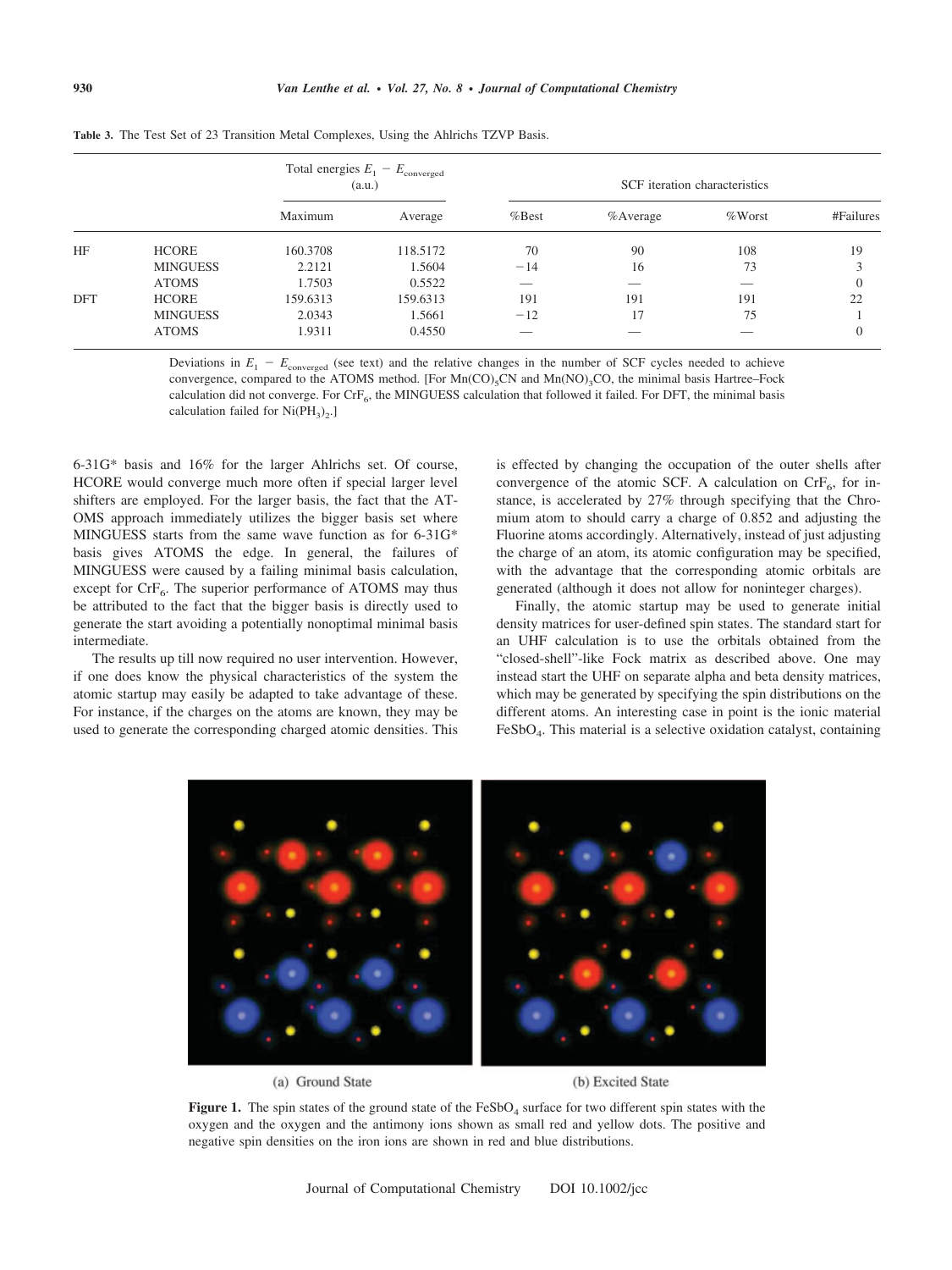antiferromagnetically coupled high spin  $Fe^{3+}$  ions in an  $Sb^{5+}$  $O_4^2$  environment. One may orient the spins on different iron atoms differently by specifying that a particular atom should have a certain alpha or beta spin density matrix in the startup. By also specifying the atomic configurations of the atoms, to mimic the cluster situation as closely as possible, we were able to selectively calculate a variety of spin distributions.

In Figure 1 we show two of these, which required no more than 32 and 18 iterations, respectively, to converge. The energy difference between the two states is only 1.2 kJ/mol at the HF level and 8.7 kJ/mol employing DFT/BB1K. In the standard approach, the singlet calculation does not even converge. One would need to swap the starting orbitals, but to obtain a desired localised spin state using molecular orbitals is next to impossible.

## **Conclusion**

We describe a procedure to determine starting orbitals for SCF calculations, as implemented in the GAMESS-UK program package. The starting orbitals are obtained from a closed-shell-type Fock matrix generated from a density, which is the sum of the atomic densities. Open-shell calculations may be started directly from these orbitals without first converging a closed-shell calculation. The procedure is more efficient than starting from a bare nucleus Hamiltonian or starting from converged minimal basis calculations. The method offers the possibility for improvement, if the user has a priori knowledge about the electronic wave function of the molecular complex.

# **Acknowledgment**

We thank M. Klobukowski (Alberta, Canada) for supplying us with coupling coefficients for atomic ground states and A.Sokol (the Royal Institution, London U.K.) for the  $FeSbO<sub>4</sub>$  example.

#### **References**

- 1. Weinstein, H.; Pauncz, R. Sym Faraday Soc 1968, 2, 23.
- 2. Vacek, G.; Perry, J. K.; Langlois, J. M. Chem Phys Lett 1999, 310, 189.
- 3. Amat, L.; Carbo–Dorca, R. Int J Quantum Chem 2002, 87, 59.
- 4. Pulay, P.; Hamilton, T. P. J Chem Phys 1988, 88, 4926.
- 5. Bone, R. G. A.; Pulay, P. Int J Quantum Chem 1993, 45, 133.
- 6. Buenker, R. J.; Whitten, J. L.; Izgorodina, E. I.; Liebermann, H. P.; Kokh, D. B. J Comput Chem 2002, 23, 943.
- 7. Bauschlicher, C. W., Jr. J Chem Phys 1980, 72, 880.
- 8. Jørgen, H.; Jensen, A.; Jørgensen, P.; Ågren, H.; Olsen, J. J Chem Phys 1988, 88, 3834.
- 9. Langlois, J.-M.; Yamasaki, T.; Muller, R. P.; Goddard, W. A., III. J Phys Chem 1994, 98, 13498.
- 10. Frisch, M. J.; Trucks, G. W.; Schlegel, H. B.; Scuseria, G. E.; Robb, M. A.; Cheeseman, J. R.; Montgomery, J. A., Jr.; Vreven, T.; Kudin, K. N.; Burant, J. C.; Millam, J. M.; Iyengar, S. S.; Tomasi, J.; Barone,

V.; Mennucci, B.; Cossi, M.; Scalmani, G.; Rega, N.; Petersson, G. A.; Nakatsuji, H.; Hada, M.; Ehara, M.; Toyota, K.; Fukuda, R.; Hasegawa, J.; Ishida, M.; Nakajima, T.; Honda, Y.; Kitao, O.; Nakai, H.; Klene, M.; Li, X.; Knox, J. E.; Hratchian, H. P.; Cross, J. B.; Bakken, V.; Adamo, C.; Jaramillo, J.; Gomperts, R.; Stratmann, R. E.; Yazyev, O.; Austin, A. J.; Cammi, R.; Pomelli, C.; Ochterski, J. W.; Ayala, P. Y.; Morokuma, K.; Voth, G. A.; Salvador, P.; Dannenberg, J. J.; Zakrzewski, V. G.; Dapprich, S.; Daniels, A. D.; Strain, M. C.; Farkas, O.; Malick, D. K.; Rabuck, A. D.; Raghavachari, K.; Foresman, J. B.; Ortiz, J. V.; Cui, Q.; Baboul, A. G.; Clifford, S.; Cioslowski, J.; Stefanov, B. B.; Liu, G.; Liashenko, A.; Piskorz, P.; Komaromi, I.; Martin, R. L.; Fox, D. J.; Keith, T.; Al-Laham, M. A.; Peng, C. Y.; Nanayakkara, A.; Challacombe, M.; Gill, P. M. W.; Johnson, B.; Chen, W.; Wong, M. W.; Gonzalez, C.; Pople, J. A. Gaussian 03, Revision C.02; Gaussian, Inc.: Wallingford, CT, 2004.

- 11. Karlstroem, G.; Lindh, R.; Malmqvist, P.-A.; Roos, B. O.; Ryde, U.; Veryazov, V.; Widmark, P.-O.; Cossi, M.; Schimmelpfennig, B.; Neogrady, P.; Seijo, L. Comp Mater Sci 2003, 28, 222.
- 12. Ahlrichs, R.; Baer, M.; Haeser, M.; Horn, H.; Koelmel, C. Chem Phys Lett 1989, 162, 165.
- 13. Schmidt, M. W.; Baldridge, K. K.; Boatz, J. A.; Elbert, S. T.; Gordon, M. S.; Jensen, J. H.; Koseki, S.; Matsunaga, N.; Nguyen, K. A.; et al. J Comput Chem 1993, 14, 1347.
- 14. Almlof, J.; Taylor, P. R. NATO ASI Ser C (Adv Theor Comput Approaches Electron Struct Mol) 1984, 133, 107.
- 15. Almlof, J.; Fraegri, K.; Feyereisen, M.; Korsell, K. DISCO, a Direct SCF and MP2 Program; University of Minnesota: Minneapolis, MN, 1982–1992.
- 16. Guest, M. F.; Bush, I. J.; Van Dam, H. J. J.; Sherwood, P.; Thomas, J. M. H.; Van Lenthe, J. H.; Havenith, R. W. A.; Kendrick, J. Mol Phys 2005, 103, 719.
- 17. Aprà, E.; Windus, T. L.; Straatsma, T. P.; Bylaska, E. J.; de Jong, W.; Hirata, S.; Valiev, M.; Hackler, M.; Pollack, L.; Kowalski, K.; Harrison, R.; Dupuis, M.; Smith, D. M. A.; Nieplocha, J.; Tipparaju, V.; Krishnan, M.; Auer, A. A.; Brown, E.; Cisneros, G.; Fann, G.; Fruchtl, H.; Garza, J.; Hirao, K.; Kendall, R.; Nichols, J.; Tsemekhman, K.; Wolinski, K.; Anchell, J.; Bernholdt, D.; Borowski, P.; Clark, T.; Clerc, D.; Dachsel, H.; Deegan, M.; Dyall, K.; Elwood, D.; Glendening, E.; Gutowski, M.; Hess, A.; Jaffe, J.; Johnson, B.; Ju, J.; Kobayashi, R.; Kutteh, R.; Lin, Z.; Littlefield, R.; Long, X.; Meng, B.; Nakajima, T.; Niu, S.; Rosing, M.; Sandrone, G.; Stave, M.; Taylor, H.; Thomas, G.; van Lenthe, J.; Wong, A.; Zhang, Z. NWChem, A Computational Chemistry Package for Parallel Computers; Pacific Northwest National Laboratory: Richland, WA, 2005.
- 18. van Lenthe, J. H.; Dijkstra, F.; Havenith, R. W. A. In Valence Bond Theory; Cooper, D. L., Ed.; Elsevier: Amsterdam, 2002, p 79.
- 19. Te Velde, G.; Bickelhaupt, F. M.; Baerends, E. J.; Fonseca Guerra, C.; Van Gisbergen, S. J. A.; Snijders, J. G.; Ziegler, T. J Comput Chem 2001, 22, 931.
- 20. Werner, H.-J.; Knowles, P. J.; Schütz, M.; Lindh, R.; Celani, P.; Korona, T.; Rauhut, G.; Manby, F. R.; Amos, R. D.; Bernhardsson, A.; Berning, A.; Cooper, D. L.; Deegan, M. J. O.; Dobbyn, A. J.; Eckert, F.; Hampel, C.; Hetzer, G.; Lloyd, A. W.; McNicholas, S. J.; Meyer, W.; Mura, M. E.; Nicklaß, A.; Palmieri, P.; Pitzer, R.; Schumann, U.; Stoll, H.; Stone, A. J.; Tarroni, R.; Thorsteinsson., T. MOLPRO Is a Package of Ab Initio Programs; University College Cardiff Consultants Ltd.: Cardiff, UK, 2005.
- 21. Kong, J.; White, C. A.; Krylov, A. I.; Sherrill, C. D.; Adamson, R. D.; T. R. Furlani; Lee, M. S.; Lee, A. M.; Gwaltney, S. R.; Adams, T. R.; Ochsenfeld, C.; Gilbert, A. T. B.; Kedziora, G. S.; Rassolov, V. A.; Maurice, D. R.; Nair, N.; Shao, Y.; Besley, N. A.; Maslen, P. E.; Dombroski, J. P.; Daschel, H.; Zhang, W.; Korambath, P. P.; Baker, J.; Byrd, E. F. C.; Voorhis, T. V.; Oumi, M.; Hirata, S.; Hsu, C.-P.;